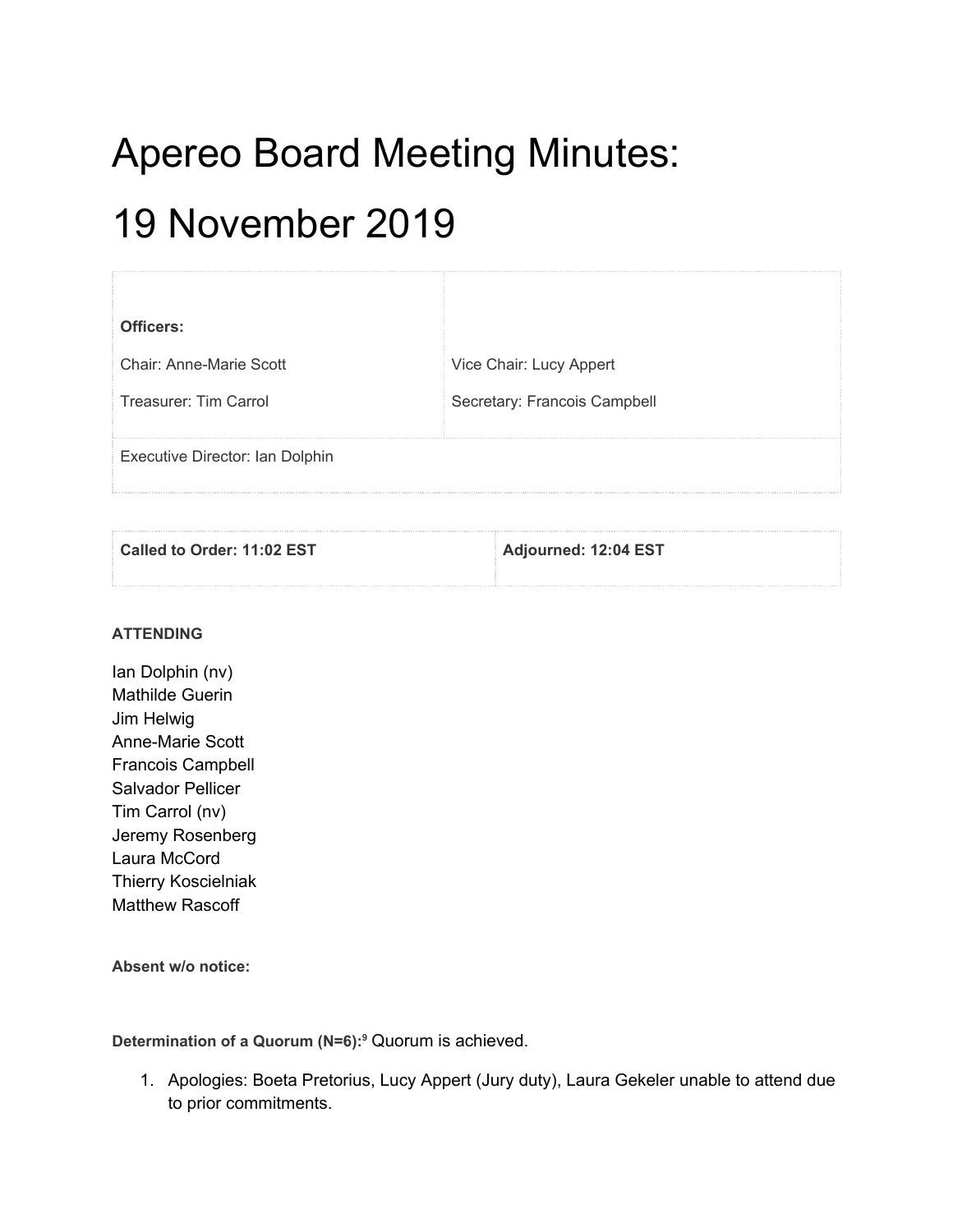- 2. Minutes of the October Board call and matters arising. The Sakai historical accounting document is to be added as an appendix to the October Minutes.
	- a. **Moved**: Jim Helwig
	- b. **Seconded**: Matthew Rascoff
	- c. AOB
		- i. Board financial reports request had been made to accountants.
	- d. MOU AXIES
		- i. Good progress has been made
		- ii. Review of updated document is required by the board
		- iii. A vote of email is to be done to confirm the MoU and Dr Chuck to be authorised to sign this document on behalf of Apereo Board if required.
	- e. Anne-Marie
		- i. Has a document on stakeholder analysis ready, will share shortly.
	- f. Reformatting of minutes to closer resemble a journal.
		- i. To be finalised via email board list.
- 3. Discussion: re-orientation of aspects of Apereo activity. ID has drafted a paper at

#### ED Notes for [November](https://docs.google.com/document/d/1Ebm3P-v6FUtQ75PkbD1J6c1_33Zql3xBZxw-DeEyeVk/edit) 2019 Apereo Board Call

This contains 8 discussion points for the call.

Board members should feel free to comment on these in advance of the call, or to raise other issues they feel are important to the Board list, or by editing the document.

- 1. Review: some founding principles. Subsidiarity
- 2. Major role is managing collective Intellectual property. Periodic review required
	- a. A small group of board members to discuss and bring proposals back to the board
	- b. Licensing group may need to become a little more proactive, list traffic is low.
	- c. Create a more formal process, including documentation.
	- d. Other working groups may require closer review.
	- e. Andrew Petro is Chair of licensing group, with six other group members
		- i. This group may be increased by appeals to members of newer Apereo software communities
		- ii. Board members should consider direct appeals for participation among their institutional or other contacts
- 3. Working partnerships and the role of the board
	- a. Board members play multiple roles: active in Apereo software communities and also a variety of external networks.
	- b. Focus being on external board members to increase influence and partnerships for Apereo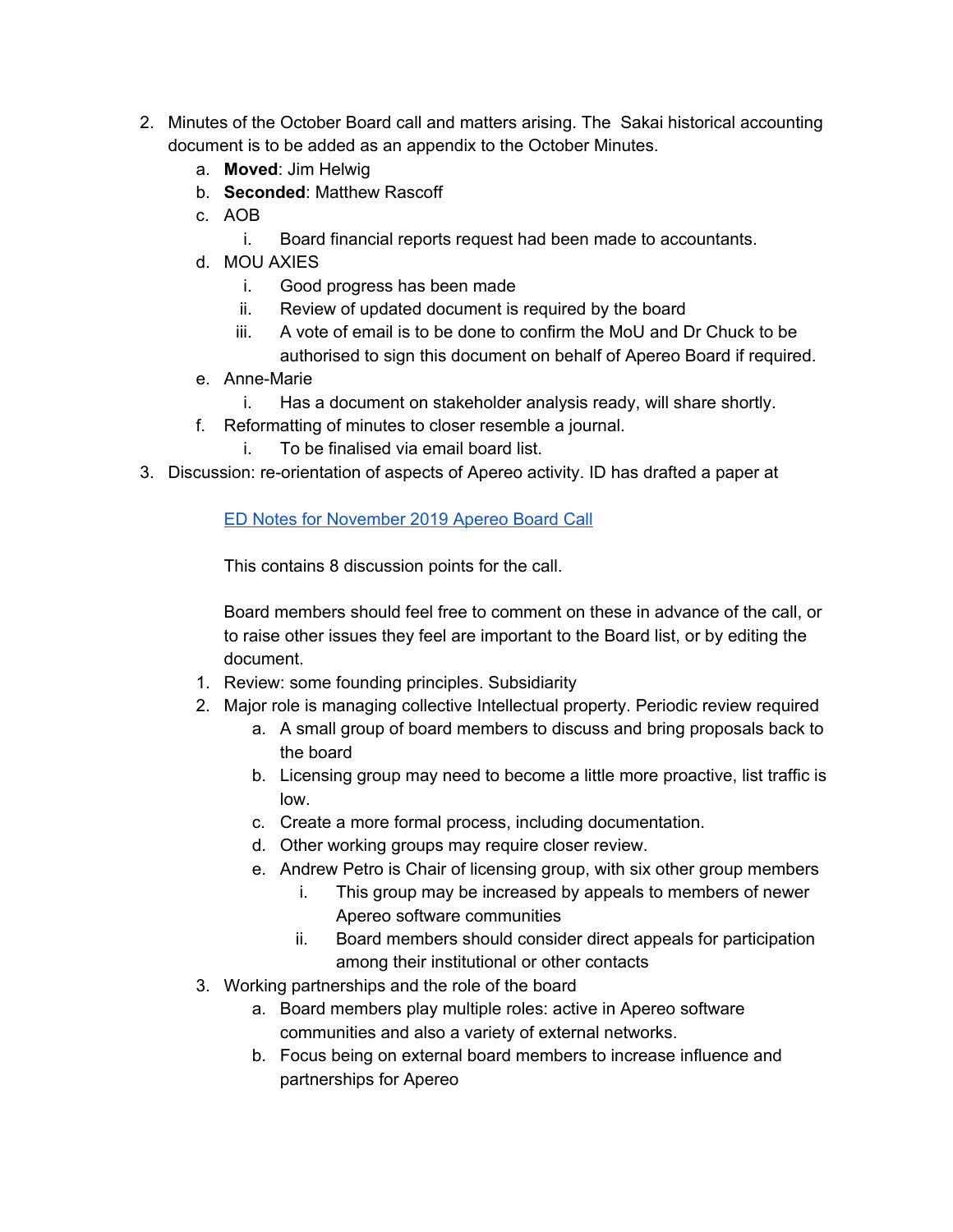- c. Facilitating connections with other organisations in terms of geographic and thematic
- d. Board members to discuss this role and desire to change this understanding.
	- i. Thierry has indicated a willingness to continue this practice.
	- ii. What would board members need from Apereo to do this more effectively
		- 1. Access to material regarding Licensing and practices in varying languages
		- 2. Thierry happy to share notes on the previous organization, regarding issues facing the broader themes and trends affecting them.
		- 3. Support for meeting or adding this topic to the agenda on a regular basis to review and assist in these communities
		- 4. Create a document to track these trends and discussion. Informed by the board list.
		- 5. Document to be shared internally for now, but to be reviewed periodically.
		- 6. Concern about partnership updates negatively affecting Board Meeting, Updates to be shared and discussed on the list.
		- 7. Suggesting topics for board calls to be made in advance to meetings so as not to consume too much time.
	- iii. Advocacy and Messaging
		- 1. Success stories are useful. The "vignettes" we have gathered have been useful, but are in need of continuous refreshment.
			- a. Discussion around how successful we are at gathering these stories
			- b. Board members could play a role in identifying success stories and help surface them via their networks. Encouraged to engage on this level for minimum effort and maximum impact.
			- c. Vignettes currently surfaced via the apereo website. A location that the board can input directly would be useful.
			- d. Several lines of approach,
				- i. Vignettes currently gathered by direct appeal to Software Communities, or to presenters at Apereo or external events..
				- ii. Discussion underway with UCT about possible ways to help gather these stories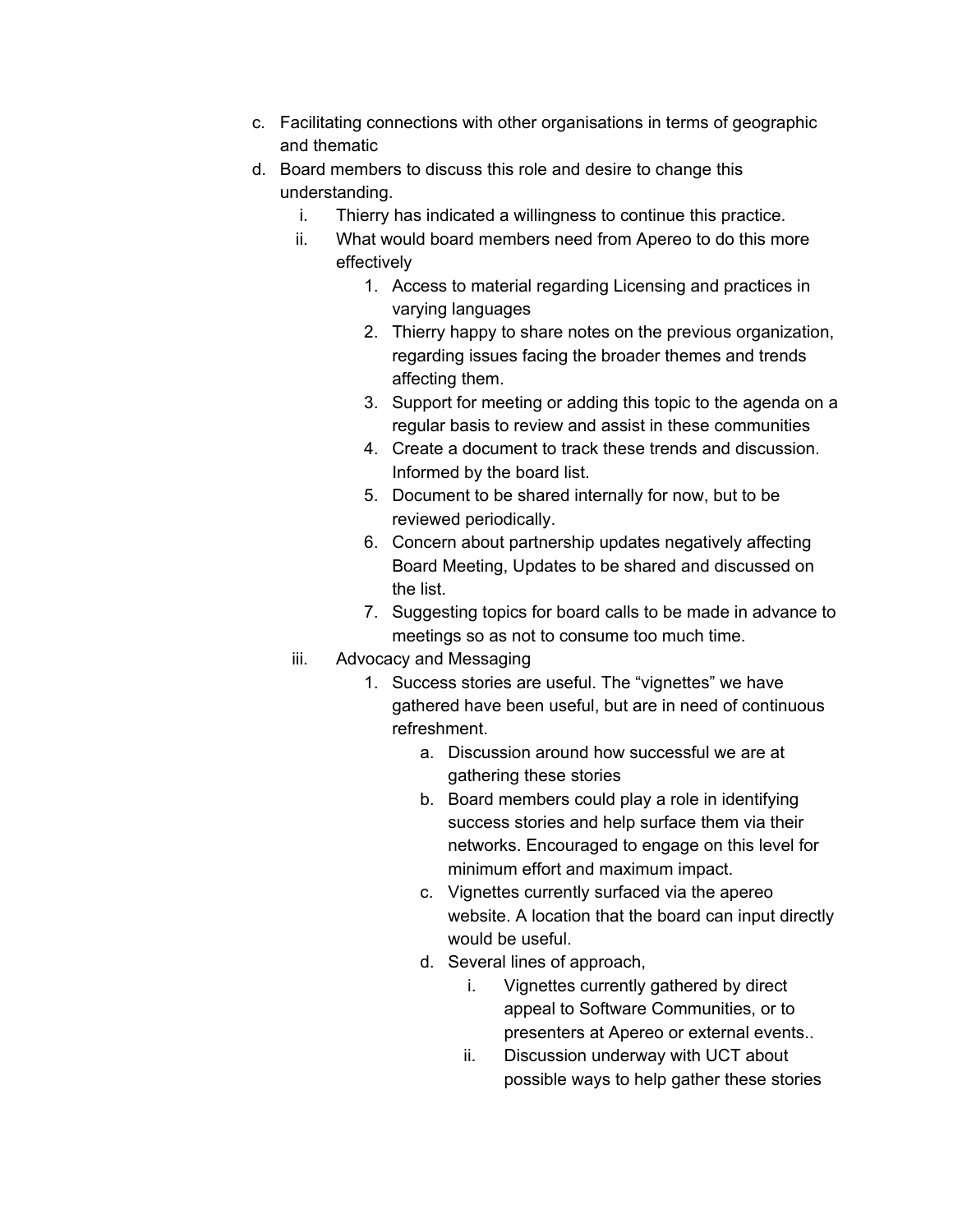- e. Possibility of offering awards? BC Campus puts forward an award for open education and publishes this on their website and provides recognition for contributors on a monthly basis.
- f. ATLAS and Fellows awards are similar awards within Apereo. Leverage for vignettes?
- g. Community highlight is essentially a profile blog or surfacing the contributions and fostering community and cohesion. Apereo Projects in Action , it would expose individual success stories as well as the existing awards would show institutional success stories.
- h. Build up a list of a half dozen of these lists
	- i. Nominations to surface these individuals and editing by the board
	- ii. Decision needs to be made so some potential overhead.
	- iii. A volunteer to coordinate and facilitate the discussion further.
- e. Sustainability
	- 1. Networking shorter and longer success stories
	- 2. Advocacy for Open Source general and in edu
	- 3. Investment at institutional level
	- 4. Losing institutional skill and knowledge
	- 5. Clearer sense of open source objectives
		- a. Matthew R: Find a moderate space in between Absolutely open and absolutely commercial. Capitalising on this balance in terms of what is infrastructure and what is not is key. Elaborated in more detail in presentation to Sakai Virtual **Conference**

https://www.youtube.com/watch?v=9sfanE9wYaQ

- b. A-M S: ESUP-Portai is an excellent example of what the blend is in the ecosystem
- c. On the issue of Heuristics. There are not many other communities who can give this issue focus, an opportunity to co-author a report on this more mature conception of open source heuristics Board to return to this issue at a future meeting.
- ii. Aligning Apereo goals with the UN sustainable development goals?
	- 1. Particular emphasis on sub-saharan and African countries?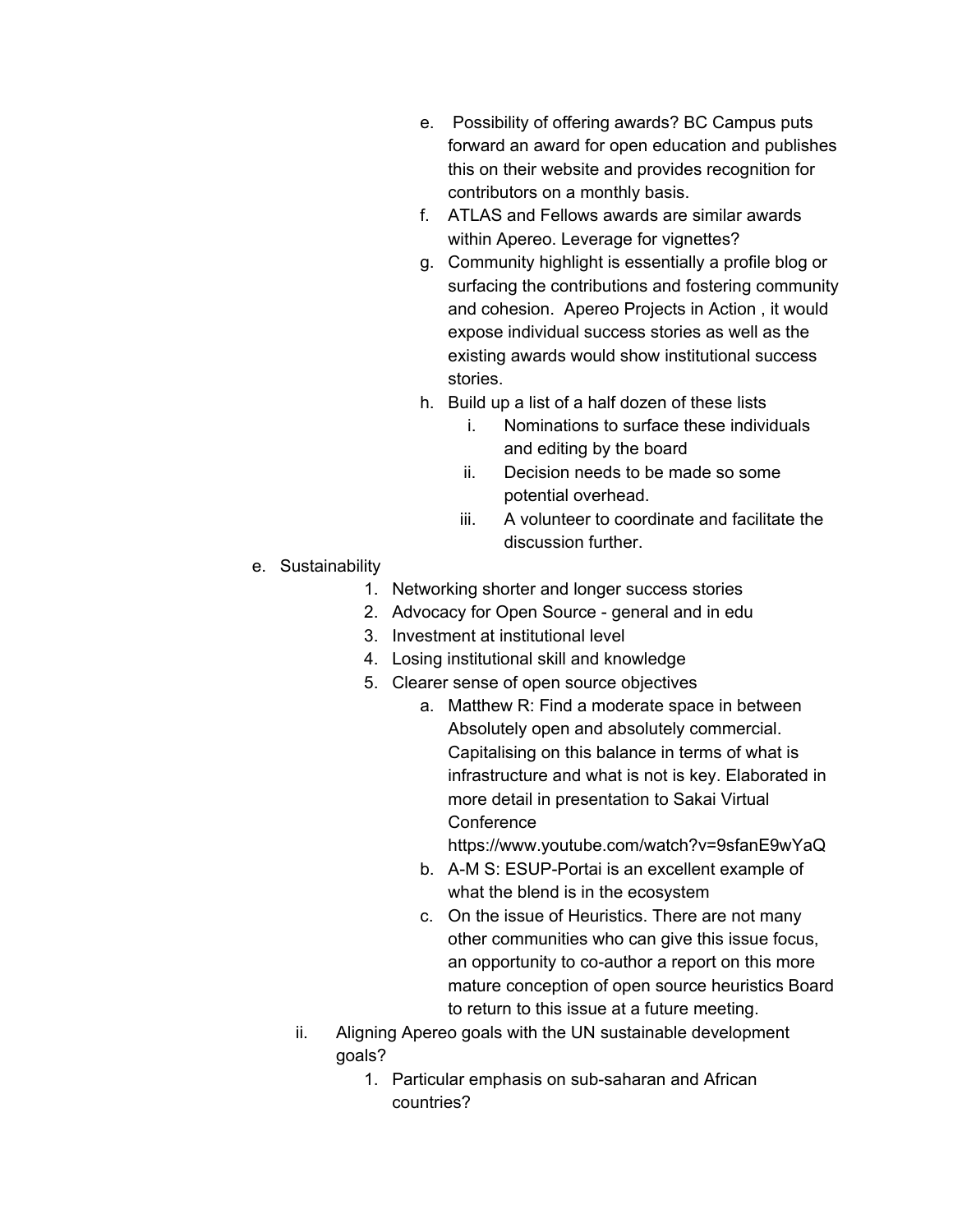- 2. African continent and how we go about addressing these sustainability goals will be difficult to achieve based on segmentation and cross border institutional communication.
- 3. Are the UN SD goals significant in US/North America? Example

[https://observatory.tec.mx/edu-news/tec-collaborates-with-t](https://observatory.tec.mx/edu-news/tec-collaborates-with-the-united-nations-on-a-global-pact-for-sustainability?utm_source=Observatory+of+Educational+Innovation&utm_campaign=4d184be8a7-EMAIL_CAMPAIGN_2019_01_15_ENG_COPY_01&utm_medium=email&utm_term=0_19f9b6b30c-4d184be8a7-236615341) [he-united-nations-on-a-global-pact-for-sustainability?utm\\_s](https://observatory.tec.mx/edu-news/tec-collaborates-with-the-united-nations-on-a-global-pact-for-sustainability?utm_source=Observatory+of+Educational+Innovation&utm_campaign=4d184be8a7-EMAIL_CAMPAIGN_2019_01_15_ENG_COPY_01&utm_medium=email&utm_term=0_19f9b6b30c-4d184be8a7-236615341) [ource=Observatory+of+Educational+Innovation&utm\\_cam](https://observatory.tec.mx/edu-news/tec-collaborates-with-the-united-nations-on-a-global-pact-for-sustainability?utm_source=Observatory+of+Educational+Innovation&utm_campaign=4d184be8a7-EMAIL_CAMPAIGN_2019_01_15_ENG_COPY_01&utm_medium=email&utm_term=0_19f9b6b30c-4d184be8a7-236615341) [paign=4d184be8a7-EMAIL\\_CAMPAIGN\\_2019\\_01\\_15\\_EN](https://observatory.tec.mx/edu-news/tec-collaborates-with-the-united-nations-on-a-global-pact-for-sustainability?utm_source=Observatory+of+Educational+Innovation&utm_campaign=4d184be8a7-EMAIL_CAMPAIGN_2019_01_15_ENG_COPY_01&utm_medium=email&utm_term=0_19f9b6b30c-4d184be8a7-236615341) [G\\_COPY\\_01&utm\\_medium=email&utm\\_term=0\\_19f9b6b3](https://observatory.tec.mx/edu-news/tec-collaborates-with-the-united-nations-on-a-global-pact-for-sustainability?utm_source=Observatory+of+Educational+Innovation&utm_campaign=4d184be8a7-EMAIL_CAMPAIGN_2019_01_15_ENG_COPY_01&utm_medium=email&utm_term=0_19f9b6b30c-4d184be8a7-236615341) [0c-4d184be8a7-236615341](https://observatory.tec.mx/edu-news/tec-collaborates-with-the-united-nations-on-a-global-pact-for-sustainability?utm_source=Observatory+of+Educational+Innovation&utm_campaign=4d184be8a7-EMAIL_CAMPAIGN_2019_01_15_ENG_COPY_01&utm_medium=email&utm_term=0_19f9b6b30c-4d184be8a7-236615341)

- 4. Edinburgh has aligned itself with UN SD goals. Quite specific to this context and promoting this
- 5. Ian D & A-MS to discuss this in more detail and draft short position paper. #ACTION

#### iii. **Discussion point 5**

- 1. How relevant are the sustainable development goals to open source software in general, and to Apereo specifically?
	- a. Can we go about spreading the advocacy load geographically in order to avoid long-haul travel.
	- b. What sort of conversations are happening in the sector around travel to conferences and other events?
		- i. Travel in US institutions curtailed post 2008 crisis for largely fiscal, rather than environmental reasons. Fiscal prudence was a strong theme in the US
		- ii. EU/UK green agenda appears to have a higher profile in HE.
		- iii. Different modes of transportation: we should select most environmentally viable
	- c. Modelling: How does Apereo model behaviour and promote this agenda?
	- d. We have both financial and environmental reasons to curtail travel. May be a need to emphasise each in different contexts. Changes in format of Open Apereo driven by many factors highlighted in community feedback, including environmental
	- e. Environment and fiscal prudence are linked problems, and not mutually exclusive.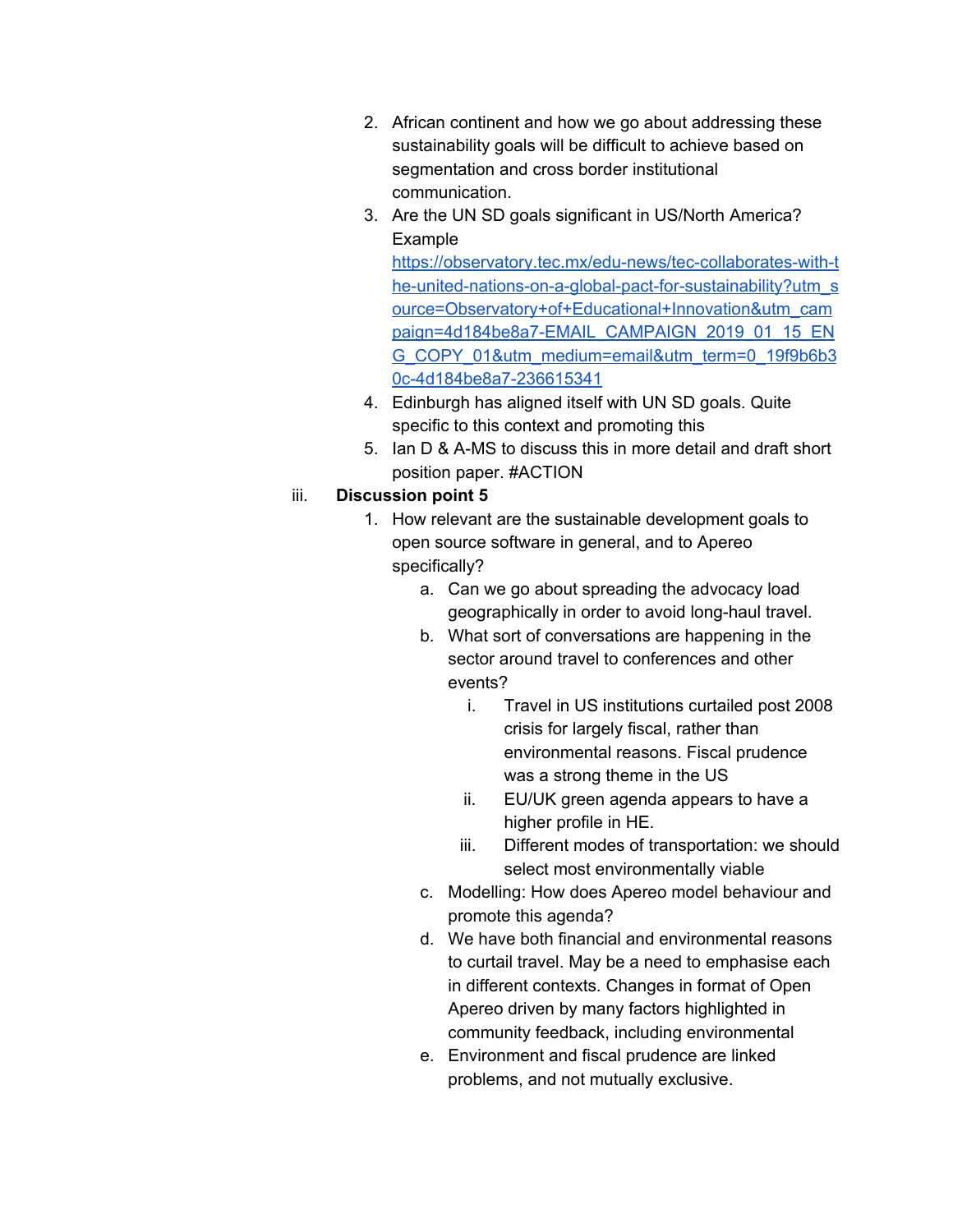- 2. Should we explore the relationship between open source software and sustainability further?
- f. Points 7 & 8 to be handled off list
- 4. Any Other Business
	- a. A community member had requested the audited financials for 2018
	- b. Finance Group should oversee publication of unaudited accounts for 2018, the audit process, together with the publication of narrative detailing actions taken to remedy historic errors in Sakai accounting and remediation undertaken by the Board. The board empowers the finance group to execute this on the board's behalf.
	- c. Audited accounts should be published as soon as possible. Date to be set in audit RfP and confirmed when RfP complete
	- d. Finance Group should set rapid and realistic target dates and deadlines
	- e. Negotiate early date for 2019 account publication with accountants. Should be as early in 2019 as feasible, and reported to the Board when negotiated

**Motion to Adjourn: Jim Seconded: Mathilde Approved** *Nem con***. Adjournment:** 1205 hrs (EST)

#### **Action Items:**

| Date             | <b>Item</b>                                                                                                                       | <b>Target Completion</b> | Responsible  |
|------------------|-----------------------------------------------------------------------------------------------------------------------------------|--------------------------|--------------|
| 19 November 2019 | Share notes on the<br>previous<br>organization,<br>regarding issues<br>facing the broader<br>themes and trends<br>affecting them. | February 2020            | Thierry      |
| 19 February 2019 | Create a document to                                                                                                              | February 2020            | <b>Board</b> |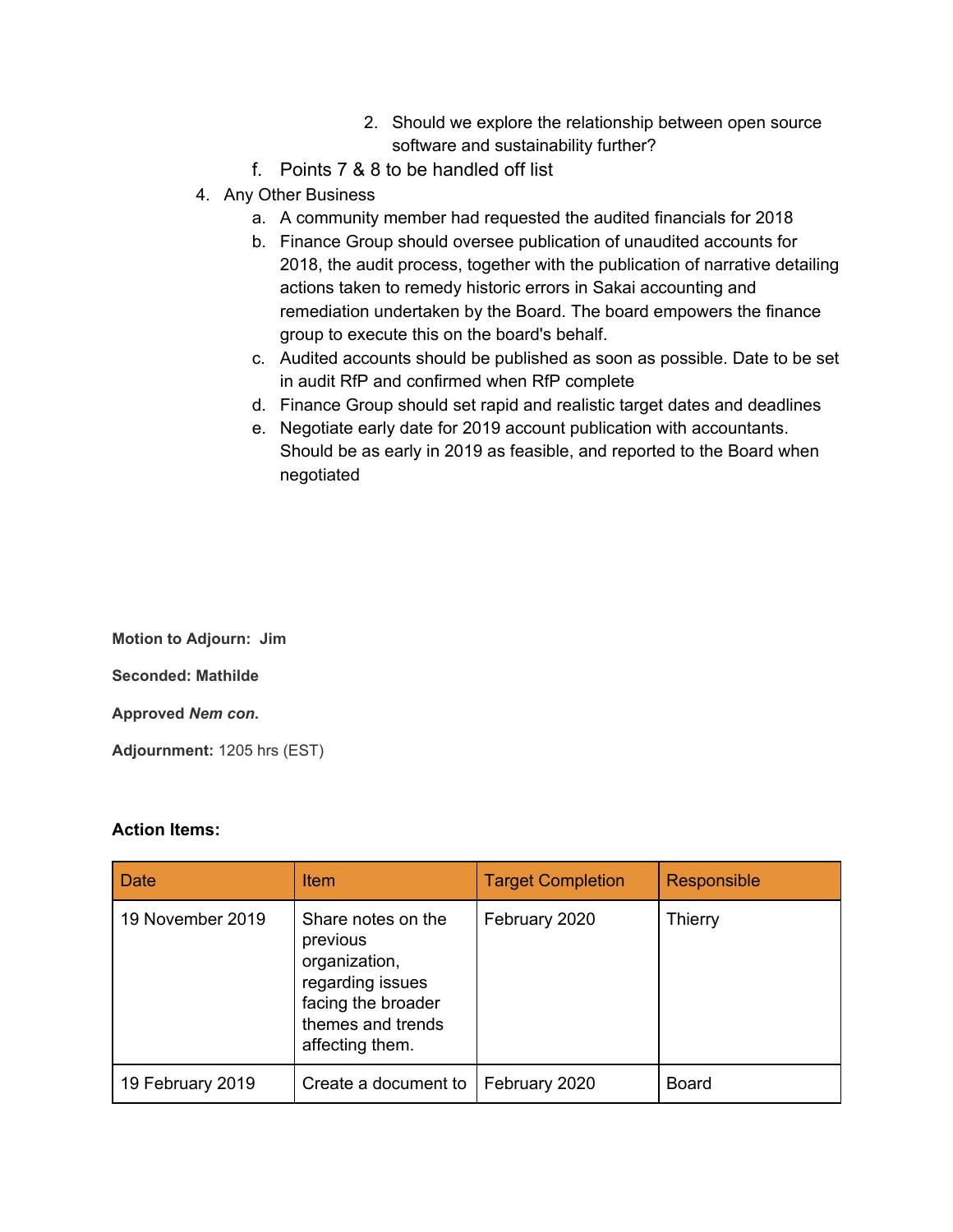| track these trends<br>and discussion.<br>Informed by the<br>board list. |  |
|-------------------------------------------------------------------------|--|
|-------------------------------------------------------------------------|--|

Executive Director's Notes

## **Apereo Re-orientation: Some Notes**

*These notes are offered as an opening to what I hope will be an extended board conversation around direction and orientation for Apereo. As always, they are framed around the central question, "How do we use our slender resources to most effectively create the conditions where our software communities survive and thrive?" I have structured the document around areas of work and approaches I observe as currently important, and that are drawn from day-to-day conversations with members of our broad community, and those we work with. I'm sure Board members can suggest others. Please feel free to add, subtract or modify (as "suggestions" please) - it was my intention to use these as a discussion starter, not as a last word.*

*ID 11 Nov 19*

## **1 Founding Principles**

#### **A Subsidiarity**

As the Foundation was created a key principle of governance was adopted: the principle of *subsidiarity*. 'Subsidiarity is a principle of social organization that holds that social and political issues should be dealt with at the most immediate (or local) level that is consistent with their resolution' [1]. In its application to Apereo, subsidiarity holds that the Foundation should only undertake activities which could not be better undertaken by other constituencies closer to the problem space in question, such as higher education institutions or software communities themselves. In other words, activity undertaken by the Foundation should bring identifiable and *unique* added value. The Board has an important determining role in forming judgements around this principle.

**[Discussion Point 1] As we proceed to develop, the principle and practice of subsidiarity should be revisited, reviewed and enriched with the benefit of experience.**

**B Collective management of intellectual property.**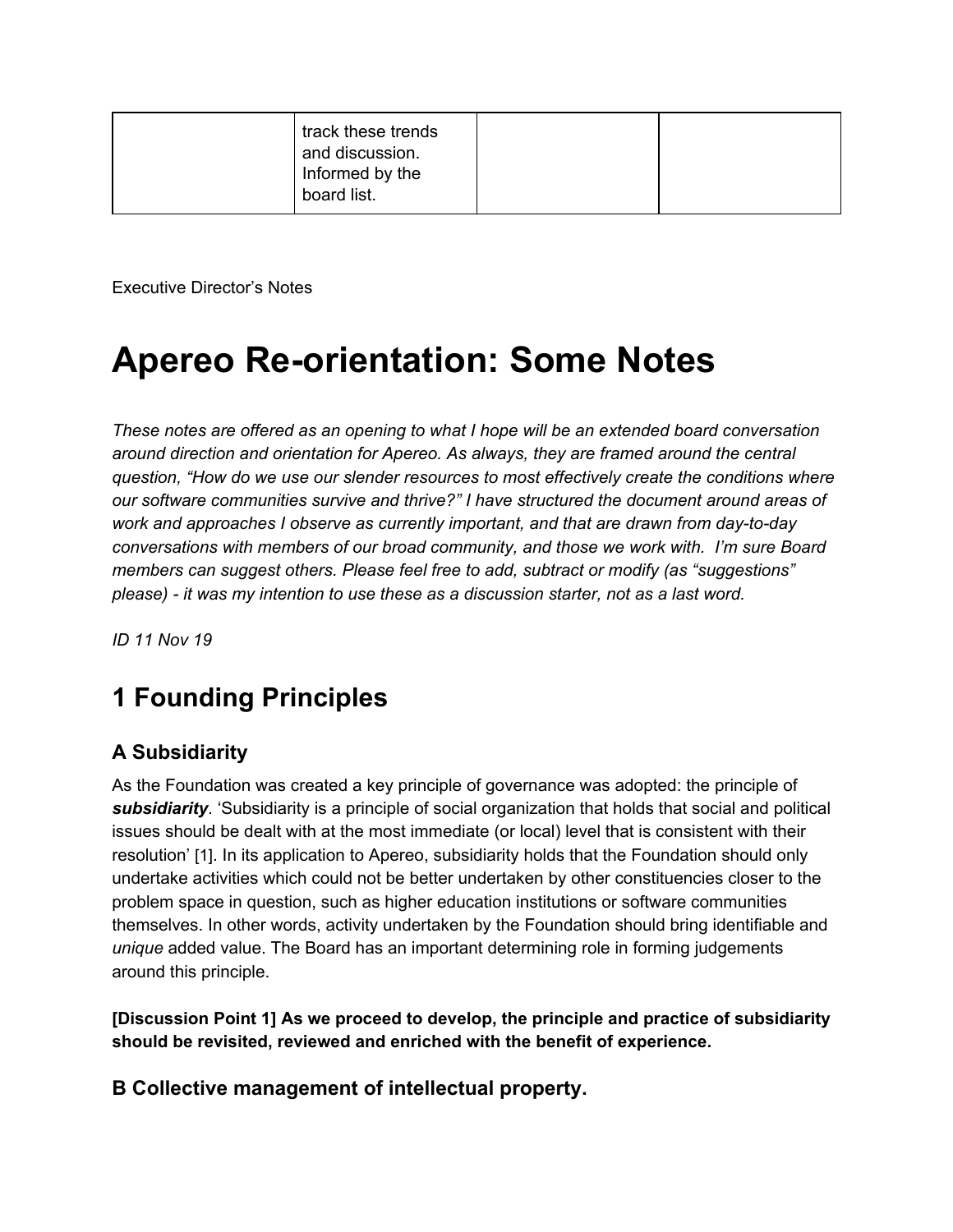Apereo aims to reduce the friction associated with institutional collaboration by managing intellectual property collectively. This is a major aspect of the specific value of Apereo brings to higher education. How we manage this has not been reviewed since we were founded. A review is due.

#### **[Discussion Point 2] The mechanisms by which we manage intellectual property can be improved. Review and improvement should be prioritized.**

#### **C Networking & Partnerships: The Role of the Board**

Realizing our mission means both winning members and growing our influence through networking. Apereo should be considered as a network in itself, but is also a key node in an emergent broader network of organizations with aligned missions around openness in education.

Maintaining connections within a broader network is important in terms of our founding principles; knowing where we add specific and unique value is in part about knowing who else is working in a space already. Understanding when it makes sense to join forces or hand off to another organisation is a strategic decision. Having strong connection within a wider network also helps amplify our message and reach.

Apereo continues to develop and sustain multi-dimensional alliances. This takes effort. Our alliances tend to fall into two broad types -

Regional and congruent with our mission: ESUP-Portail, AXIES, South Africa Aligned but not entirely congruent – ALT, Femedtech OER. Collaboration with the latter type is often thematic - eg the current discussion with ALT around data privacy and the growth of what has been termed the "surveillance society".

We should help build sustainability for open source communities and projects by offering our expertise or signposting existing resources e.g.

[https://www.linuxfoundation.org/resources/open-source-guides/building-leadership-in-an-open-s](https://www.linuxfoundation.org/resources/open-source-guides/building-leadership-in-an-open-source-community/) [ource-community/](https://www.linuxfoundation.org/resources/open-source-guides/building-leadership-in-an-open-source-community/)

**[Discussion point 3] What is the role of the Board, and of Board members, in exploring and developing effective partnerships? How might we make this more systematic? What information does the Board need on a regular basis to proceed effectively?**

## **2 Broader Advocacy: Three Aspects of Sustainability**

Our existing advocacy work has largely focused on arguments for the *adoption* of open source software in education. This approach is insufficient in isolation and should be broadened. This broadening might include emphasis around -

● Resource pooling through contribution – contributing to *software sustainability*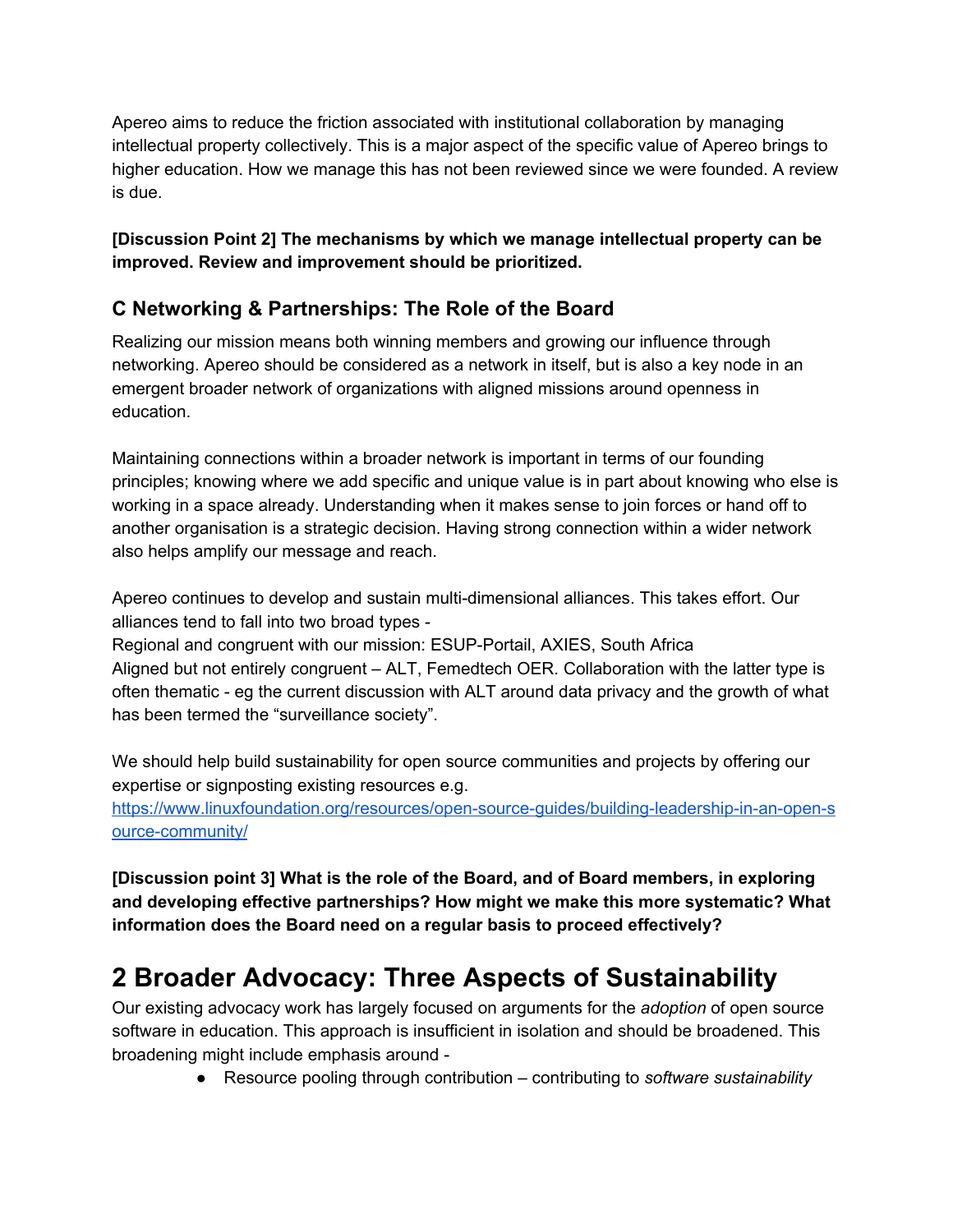- To articulate further how investment in innovation at an institutional level contributes to institutional capacity and hence *institutional sustainability*
- To articulate the role of open source software in relation to the *global sustainable development* agenda.

The first two of these bullet points can be largely addressed by conventional advocacy work accompanied by a willingness to share success stories. The third requires further elaboration and consideration.

**[Discussion Point 4] How do we make gathering success stories more systematic and effective? What role do Board members play in advocacy work in general?**

## **3 Global Sustainability and Open Source Software**

#### A Sustainability Goals

The United Nations has set out seventeen related sustainable [development](https://www.un.org/sustainabledevelopment/sustainable-development-goals/) goals. Higher Education institutions in several parts of the world are beginning to engage with this agenda. The goals range from those we could seek to contextualize potential contributions of open source software around, such as 'Quality Education' (Goal 4), to those where, as an organisation, we could seek to model behaviour. These goals include 'Gender Equality' (Goal 5) and 'Sustainable Cities and Communities' (Goal 11).

Contextualising the contribution of open source software to Goal 4 speaks to a different emphasis in aspects of our advocacy work, perhaps re-emphasizing the role of open source in the (less financially rich) Global South. This goes beyond simply framing a narrative or context. It also has more tangible and direct consequences; for example paying closer attention, as part of our incubation process, to issues surrounding software internationalization, and considering specific targeting of our Diversity Scholarships.

**[Discussion point 5] How relevant are the sustainable development goals to open source software in general, and to Apereo specifically? Should we explore the relationship between open source software and sustainability further?**

#### B A Green Agenda

If higher education is to meet the challenge of the sustainable development agenda its practice and our own - needs to change in several significant respects. We are what we do. As an organization rooted in educational technology, we should meet the green agenda by carefully elaborating and practising a reduction of general travel spend and carbon footprint

- Alternatives to travel for collaboration wherever possible
- New approaches to events, including remote participation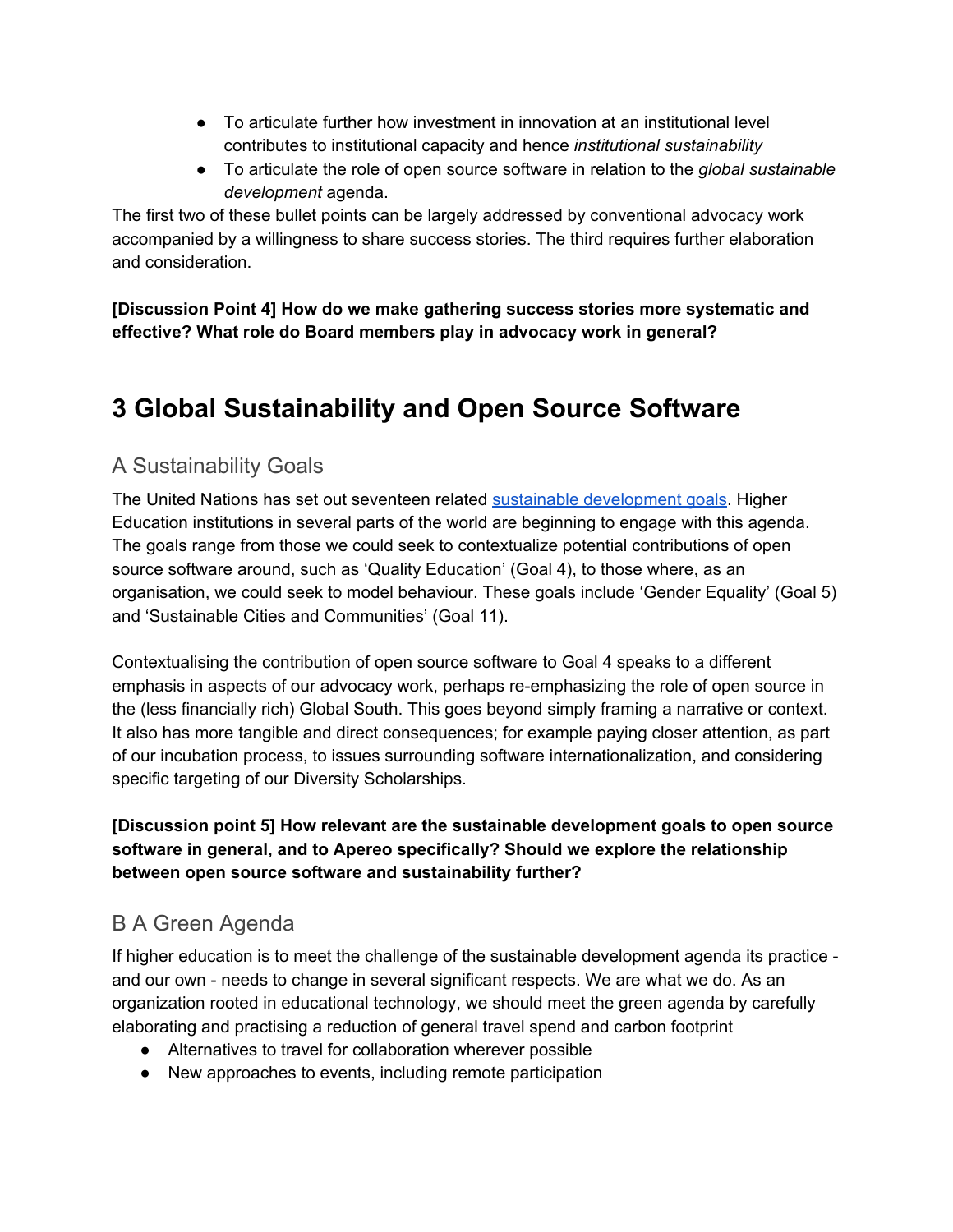Exploration of the relationship between open source and environmental sustainability goes beyond lowering travel related emissions. We should encourage broader exploration of environmental impact including, for example, power consumption as a measure of software quality.

**[Discussion Point 6] How important is meeting the green agenda to Apereo? What impact will this have on advocacy? How might the Board and Officers more rationally plan coverage of significant events?**

## **4 Broadening Advocacy: Big Data and Privacy**

Privacy has become a significant issue for higher education IT. This has been accompanied by increased awareness of the monetization (actual or intended) of big data harvested by major commercial entities (Microsoft, Google, Facebook) and education specific commercial proprietary vendors (Instructure, Turnitin). Data ownership is increasingly slipping from the grasp of institutions.

**[Discussion Point 7] What should our response be? Developing the case for algorithmic accountability (open source code can be audited and interrogated)? Deepening awareness of extractive commercial data gathering practices (Ben [Williamson](https://wonkhe.com/blogs/the-platform-university-a-new-data-driven-business-model-for-profiting-from-he/) WonkHE [article](https://wonkhe.com/blogs/the-platform-university-a-new-data-driven-business-model-for-profiting-from-he/))? Networking information about alternatives to commercial-proprietary cloud hosting, such as those provided by ESUP-Portail?**

## **5 Advocacy: Always Positive?**

Apereo advocacy work has generally focused around two principal benefits of open source software in education –

- · Elimination of licensing cost
- · Investment of licensing cost savings in innovation to meet the developing needs of the academic mission

We have tended to focus on positive messaging, emphasising the benefits of open source, rather than criticizing commercial proprietary approaches.

**[Discussion Point 8] To what extent should advocacy emphasize the rent-seeking and significant license fees of commercial-proprietary solutions, set against the context of overwhelming (and rising) student debt in many parts of the world? How far should we seek to communicate alternative approaches to adopting open source; for example running open source on IaaS or PaaS offerings in the cloud; commercial companies for services and support etc?**

"There is such a thing as a free lunch"